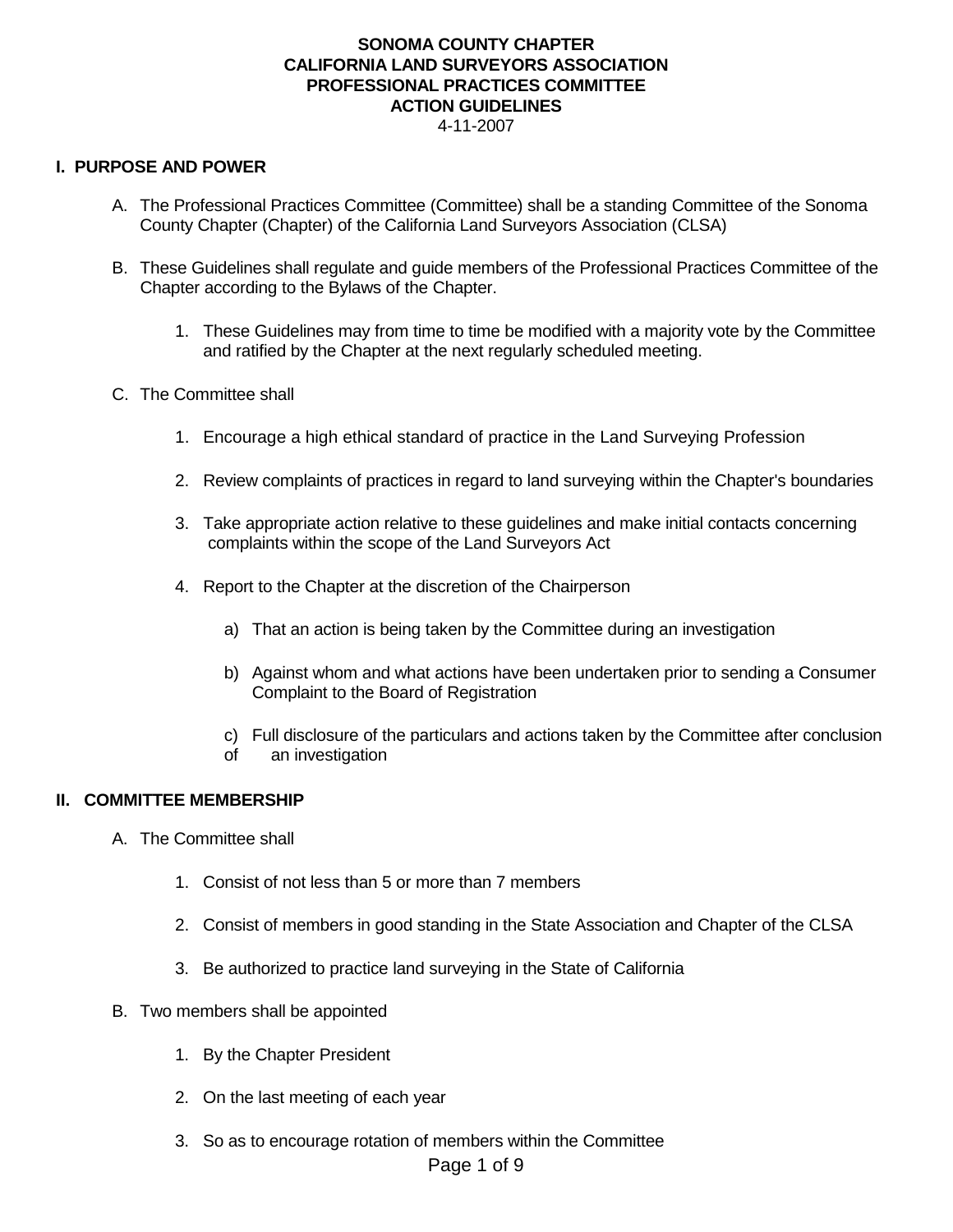- C. The President may appoint a member to fill a vacancy created by
	- 1. The resignation of a member from the Committee
	- 2. The removal of a member from the Committee
- D. The Chairperson of the Committee shall be
	- 1. Elected by the Chapter membership

2. Voted on by the Committee if chair vacancy is created by resignation or removal from the Committee of the then current Chairperson

- E. Any member of the Committee may resign provided
	- 1. Resignation is in writing to Chairperson
	- 2. 30 days notice is given
	- 3. A reason for the resignation is given.
- F. Any member of the Committee may be removed provided
	- 1. Removal is proposed by the Chairperson AND ratified by 2/3 of the Committee, or
	- 2. There is a majority ballot vote of the Corporate Chapter members.

# **III. CONFLICT OF INTEREST**

- A. Any Committee members shall
	- 1. Indicate to the Committee any conflict of interest
	- 2. Remove themselves from decision making process of the Committee if a complaint or action involves them in any way
- B. Committee members with a conflict of interest shall
	- 1. Not be counted to determine quorum
	- 2. Not be counted to determine majority
	- 3. Leave the Committee meeting during discussion of complaint
	- 4. Be able to answer inquiries and provide facts to the Committee
	- 5. Follow rules for addressing the Committee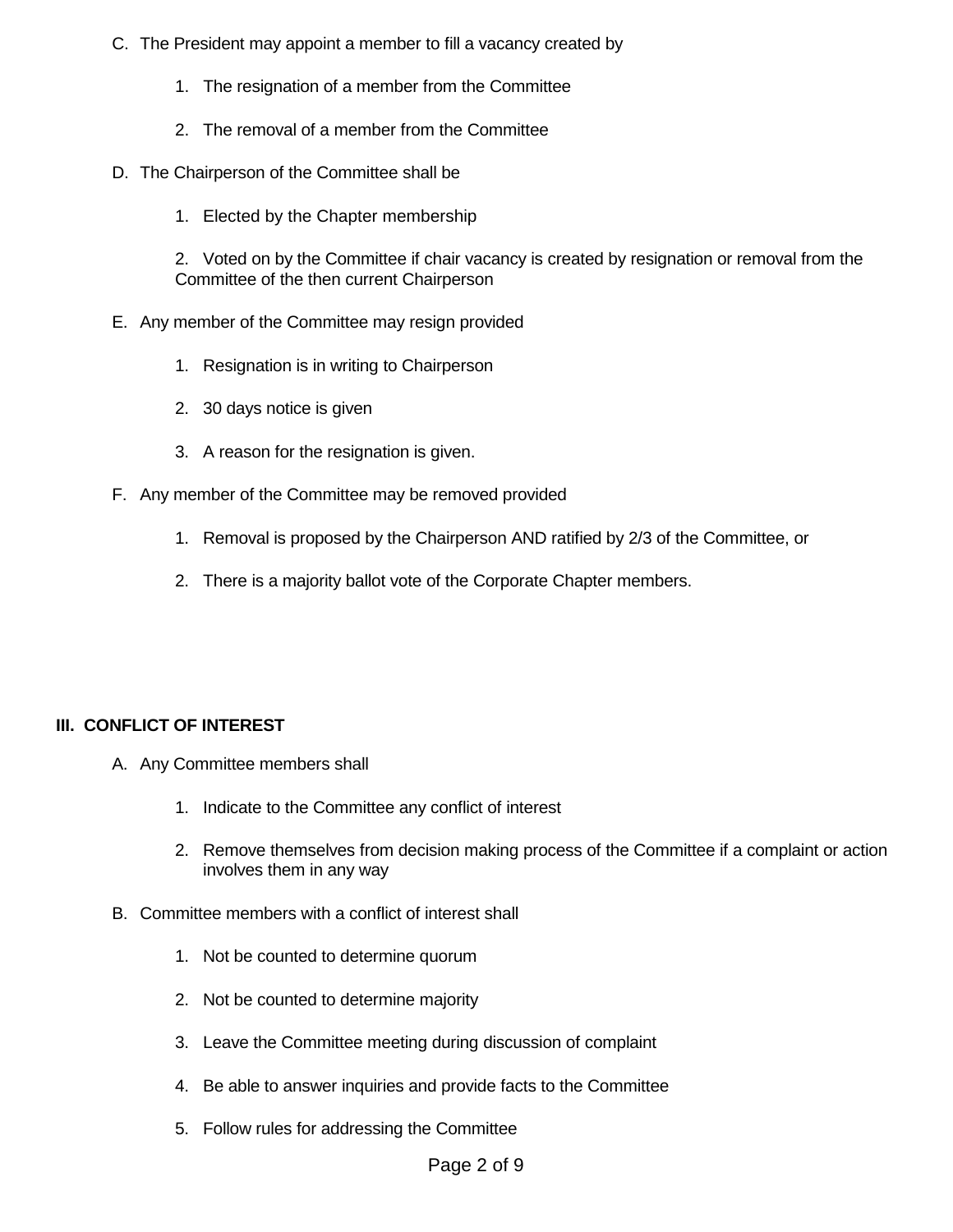## **IV. CHAIRPERSON'S RESPONSIBILITIES**

- A. The Chairperson shall
	- 1. Be the only member authorized to speak or sign correspondence on behalf of the Committee
	- 2. Report types of actions and particulars as outlined under I.C.3.
	- 3. Preside over the Committee meetings
	- 4. Prepare agenda
	- 5. Schedule meetings
		- a) On an as-needed basis
		- b) As requested by members of the Committee
	- 6. Keep minutes of meetings
	- 7. Appoint temporary Chairperson as needed for meetings when
		- a) Chairperson is unable to attend meeting

b) Chairperson has conflict of interest on a specific complaint and only for action on that complaint

- 8. Maintain the Committee records of complaints, including without limitation,
	- a) By whom complaint is lodged
	- b) About whom complaint is lodged
	- c) Date complaint is lodged
	- d) Nature of complaint
	- e) Documentation on and reports of allegations supporting complaint
- 9. Maintain the Committee records of actions on complaints
	- a) Written and oral
	- b) By and to the Committee
- 10. Prepare a budget for the following year if required
- 11. Send, distribute and receive all correspondence of the Committee except as provided herein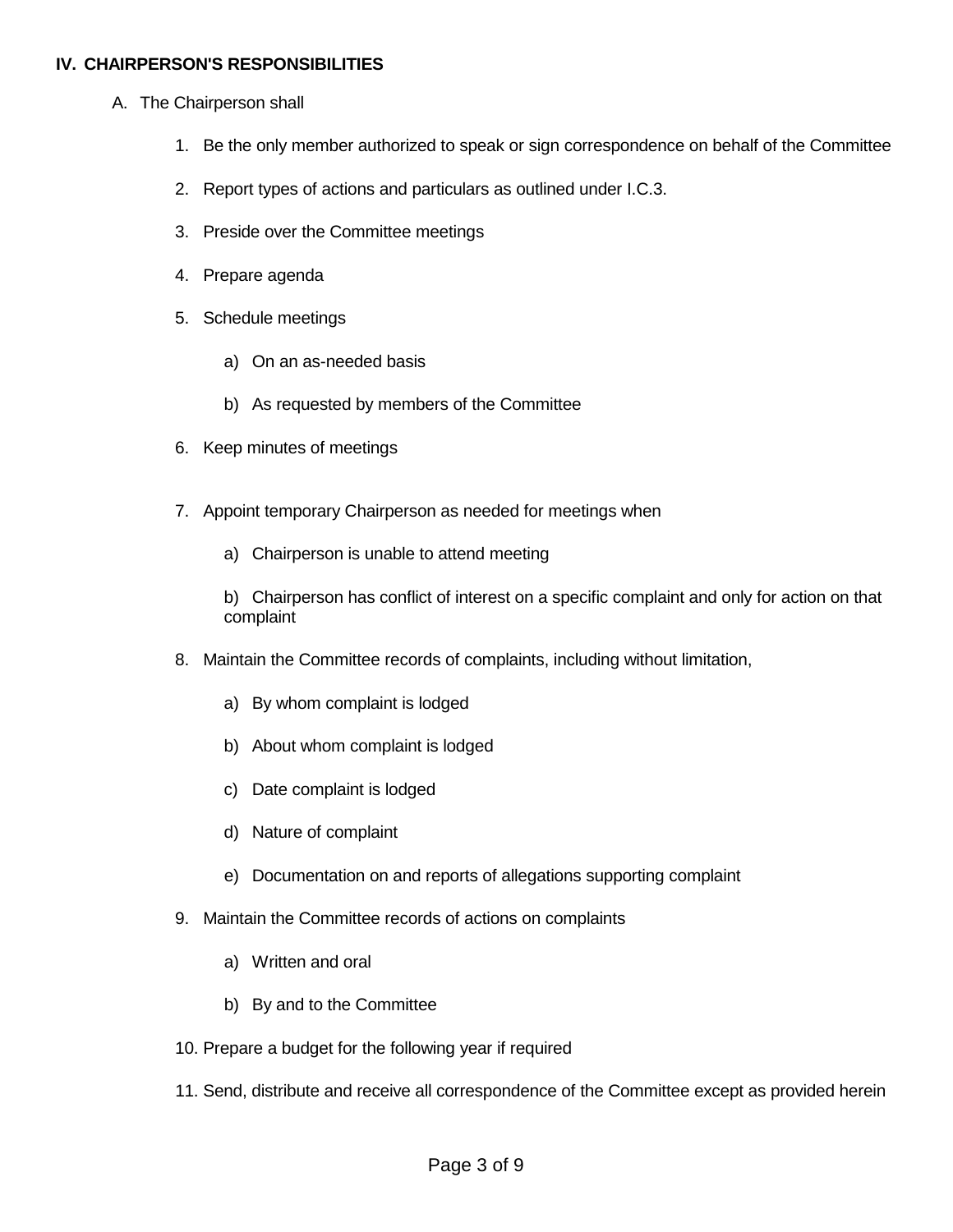12. Appoint the Committee member(s) to investigate any complaint(s) to be brought before the Committee for action

# **V. COMMITTEE ACTION**

- A. Review: Committee may review any written complaint
	- 1. From any Chapter member from any person authorized to practice Land Surveying in the State of California
	- 2. From any public agency
	- 3. From any member of the public
- B. The use of the attached confidential complaint form is encouraged (see page 9)
- C. Nature: Complaints may be
	- 1. Non-professional practice by a professional including, without limitation,
		- a) Monumentation with no record or filing
		- b) Monumentation with improper or no identification
		- c) Record of Monumentation with no physical monumentation placed
		- d) Destruction of monuments without reconstruction or without remonumentation, including documentation
		- e) Any other form of non-professional practice deemed appropriate for review by the **Committee**
	- 2. Surveying by a non-professional including, without limitation,
		- a) Monumentation and/or marking of boundaries
		- b) Offering surveying services in accordance with Section 8726 of the Professional Land Surveyor's Act
		- c) Using the title of "Land Surveyor" or "Professional Land Surveyor" or other titles specified in Section 8751 of the Professional Land Surveyor's Act
		- d) Any other action that violates state and local laws and ordinances concerning Land Surveying
	- 3. Actions deemed appropriate for review by the Committee
- D. Action
	- 1. Committee shall approve any action by vote provided
		- a) Approval is by majority of a quorum at a meeting of the Committee. A quorum is no less than one half the members of the Committee
	- 2. Action is any communication from the Committee either written or oral
	- 3. Written action shall
		- a) Be on official CLSA Chapter letterhead
		- b) Be signed by the Chairperson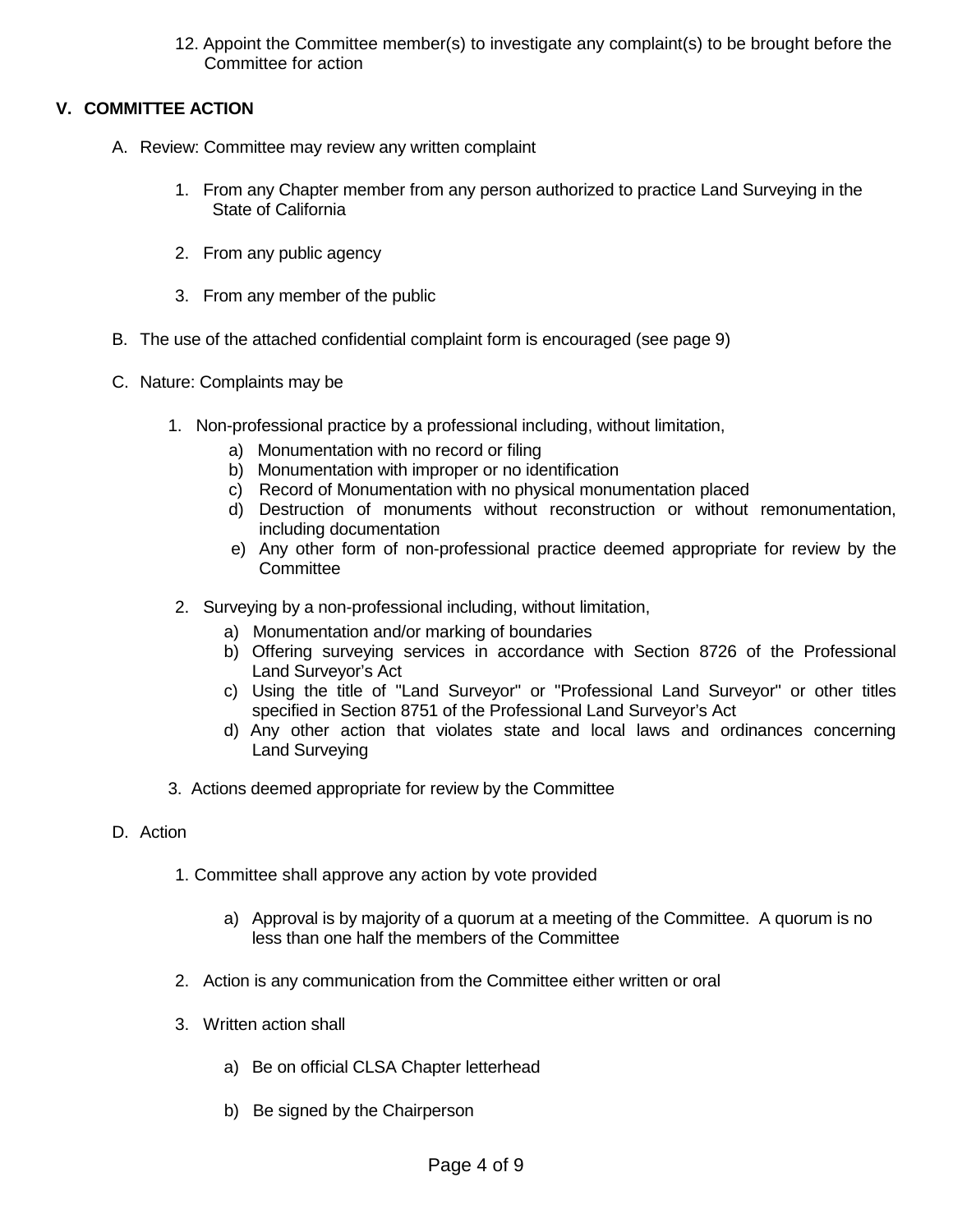- 4. Oral action shall
	- a) Be by the Chairperson or a member of the Committee designated by the **Chairperson**
	- b) Indicate that future correspondence shall be approved by and as directed by the Committee
	- c) have a written record of communications including

to whom

by whom

date and time of communication

subjects covered

response and disposition

- d) be recorded and copied to the Committee, who shall be apprised as soon as practicable of any such oral action
- 5. The Committee shall review any correspondence from persons against whom a complaint has been lodged
- 6. Any person bringing a complaint before the Committee may address the Committee in person if requested in writing before a scheduled Committee meeting
- 7. Committee members may make inquiries and direct questions to persons outside the Committee but shall not discuss pending actions with persons outside the Committee except as provided in I.C.3.

## **VI. COURSES OF ACTION AND RESPONSE**

- A. Complaint shall be lodged in writing as provided above
- B. Complaint investigation shall
	- 1. Consist of verification and establishment of facts prior to any action by the Committee
	- 2. Be distributed to all Committee members prior to any action by the Committee
	- 3. Be performed by Committee members only
- C. Initial notification shall

1. Be in the form of a registered, return receipt letter sent to person or agency against whom the complaint has been lodged and investigated

- 2. Be as shown in Appendix A
- 3. Be sent to the person against whom complaint has been lodged as soon as practicable after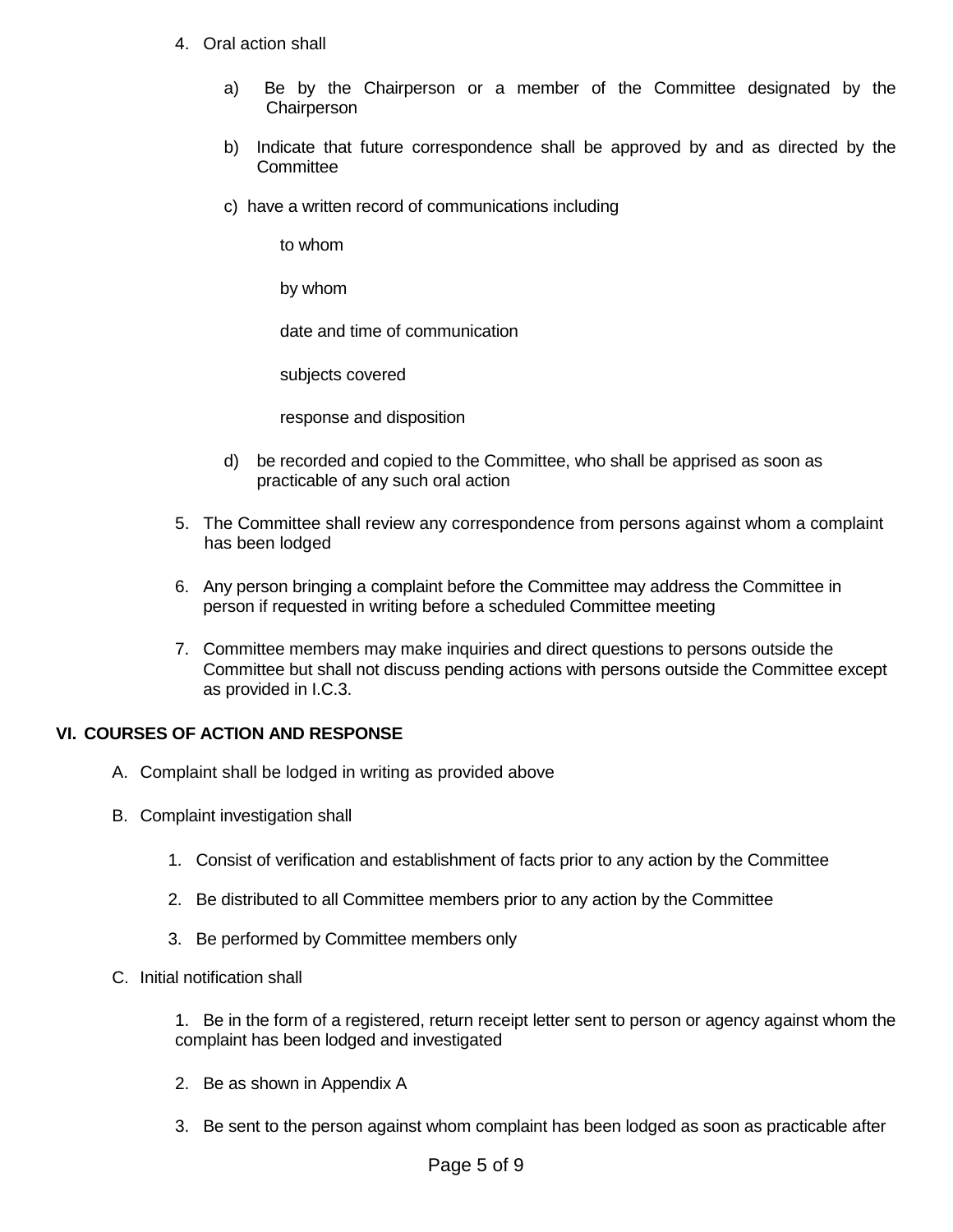complaint has been properly lodged and investigated

- D. Second notification shall
	- 1. Be in the form of a registered, return receipt letter sent to the person or agency against whom the complaint has been lodged
	- 2. Be as shown in Appendix B
	- 3. Be copied to the County Surveyor or local agency's city engineer, if applicable
	- 4. Inform the person or agency against whom the complaint has been lodged of the impending action(s) by Committee
	- 5. Be sent to the person or agency against whom the complaint has been lodged if

a) No response has been received within 30 calendar days of the delivery date indicated on return receipt for the initial notification

b) Stipulated actions have not been forthcoming in a timely manner

## E. Third notification shall

- 1. Be an official Consumer Complaint sent registered, return receipt to the State Board of Registration for Professional Engineers and Land Surveyors
- 2. Be copied and sent registered, return receipt to the person or agency against whom the complaint has been lodged
- 3. Be as shown in Appendix C
- 4. Be sent to the person or agency against whom the complaint has been lodged if
	- a) No response has been received within 30 calendar days (but no less than 15 calendar days) of the delivery date indicated on return receipt for the second notification
- 5. Be reported to the Chapter at the next available regular meeting

Mission statement: "To promote and encourage professionalism in the delivery of services to consumers by Licensed Land Surveyors in compliance with the provisions of the California Professional Land Surveyors Act and to aid enforcement by the California Board for Professional Engineers and Land Surveyors (BPELS) by intervention on a local level, if possible."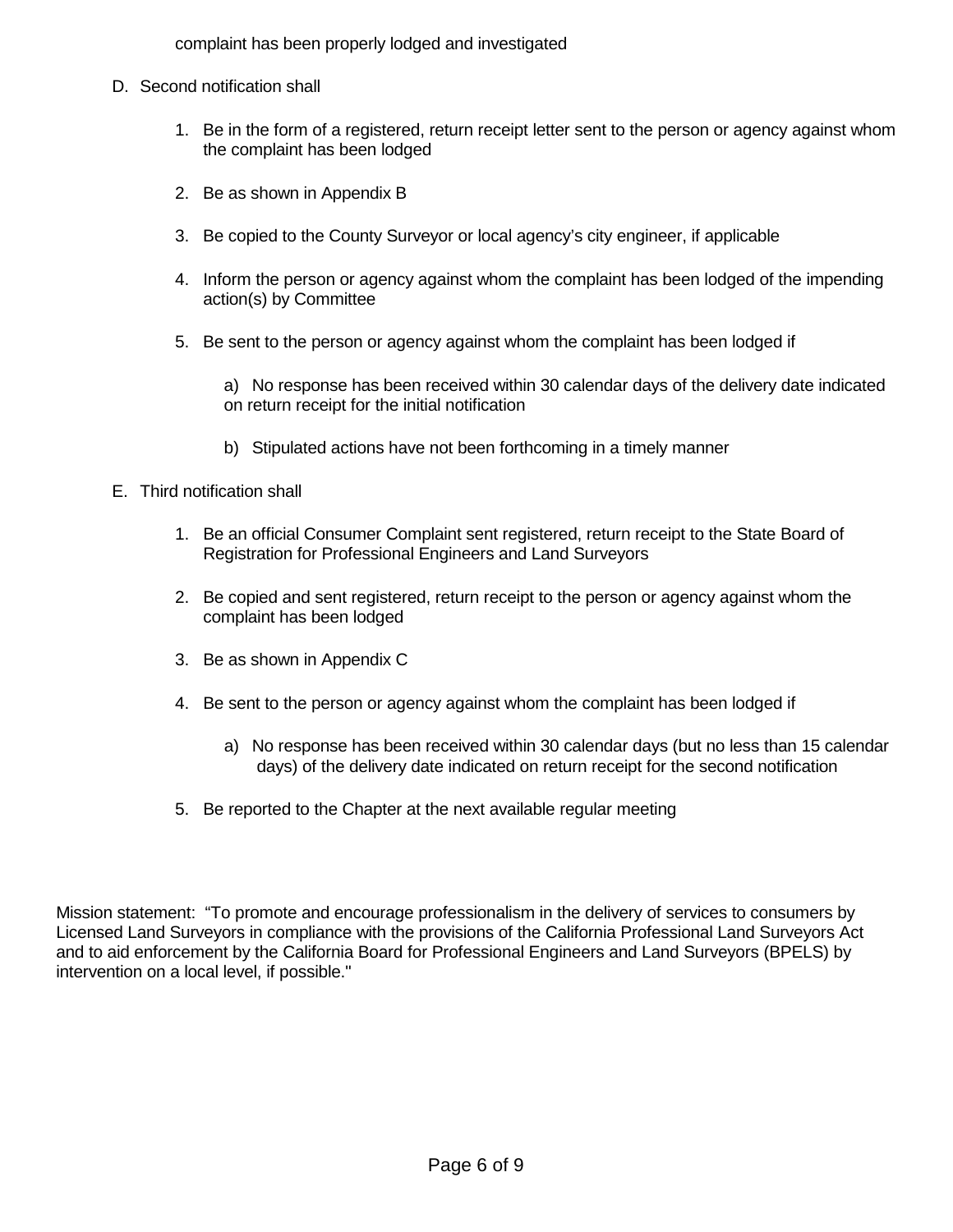## **PROFESSIONAL PRACTICE COMMITTEE OF THE CALIFORNIA LAND SURVEYORS ASSOCIATION OF SONOMA COUNTY CONFIDENTIAL COMPLAINT FORM**

\_\_\_\_\_\_\_\_\_\_\_\_\_\_\_\_\_\_\_\_\_\_\_\_\_\_\_\_\_\_\_\_\_\_\_\_\_\_\_\_\_\_\_\_\_\_\_\_\_\_\_\_\_\_\_\_\_\_\_\_\_\_\_\_\_\_\_\_\_\_\_\_\_

| I. SUBJECT (OF COMPLAINT)<br>2. COMPLAINANT (PERSON FILING COMPLAINT)<br><b>Your Name</b><br>Name of Individual, License/Registration # if known |                                                                                                                                                                                                                                                                                                                                                                                                                                                                    |
|--------------------------------------------------------------------------------------------------------------------------------------------------|--------------------------------------------------------------------------------------------------------------------------------------------------------------------------------------------------------------------------------------------------------------------------------------------------------------------------------------------------------------------------------------------------------------------------------------------------------------------|
| Street Address ____________________                                                                                                              | Business Name, if any _____________________                                                                                                                                                                                                                                                                                                                                                                                                                        |
| Daytime Telephone ______________                                                                                                                 |                                                                                                                                                                                                                                                                                                                                                                                                                                                                    |
| City _____________________State _______ Zip __________                                                                                           | City __________________State ______ Zip ________                                                                                                                                                                                                                                                                                                                                                                                                                   |
| Home or Evening Telephone: _____________<br>(If known)                                                                                           | Daytime Telephone _______________                                                                                                                                                                                                                                                                                                                                                                                                                                  |
| Email address or website: _________________                                                                                                      | SUBJECT PROPERTY ADDRESS and/or description of property location, include City and County and                                                                                                                                                                                                                                                                                                                                                                      |
| necessary.)<br>5.                                                                                                                                | maps, etc. (Use additional pages if necessary. Be as complete as possible.) (Use additional sheet, if<br>4. What do you want the PPC and/or Board for Professional Engineers and Land Surveyors to accomplish<br>regarding this complaint? (Use additional sheet, if necessary.)<br>I declare, under penalty of perjury that the information contained in this complaint, (and any attached<br>pages), is true and correct to the best of my knowledge and belief. |
|                                                                                                                                                  |                                                                                                                                                                                                                                                                                                                                                                                                                                                                    |
| <b>SURVEYORS</b>                                                                                                                                 | ALL INFORMATION CONTAINED HEREIN IS TO BE "CONFIDENTIAL" UNTIL SUCH TIME AS THE<br>COMPLAINT IS FORWARDED TO THE BOARD FOR PROFESSIONAL ENGINEERS AND LAND<br>SPACE BELOW FOR COMMITTEE USE ONLY - DO NOT WRITE BELOW THIS LINE                                                                                                                                                                                                                                    |
|                                                                                                                                                  |                                                                                                                                                                                                                                                                                                                                                                                                                                                                    |
|                                                                                                                                                  |                                                                                                                                                                                                                                                                                                                                                                                                                                                                    |
|                                                                                                                                                  |                                                                                                                                                                                                                                                                                                                                                                                                                                                                    |
|                                                                                                                                                  |                                                                                                                                                                                                                                                                                                                                                                                                                                                                    |
|                                                                                                                                                  |                                                                                                                                                                                                                                                                                                                                                                                                                                                                    |
|                                                                                                                                                  |                                                                                                                                                                                                                                                                                                                                                                                                                                                                    |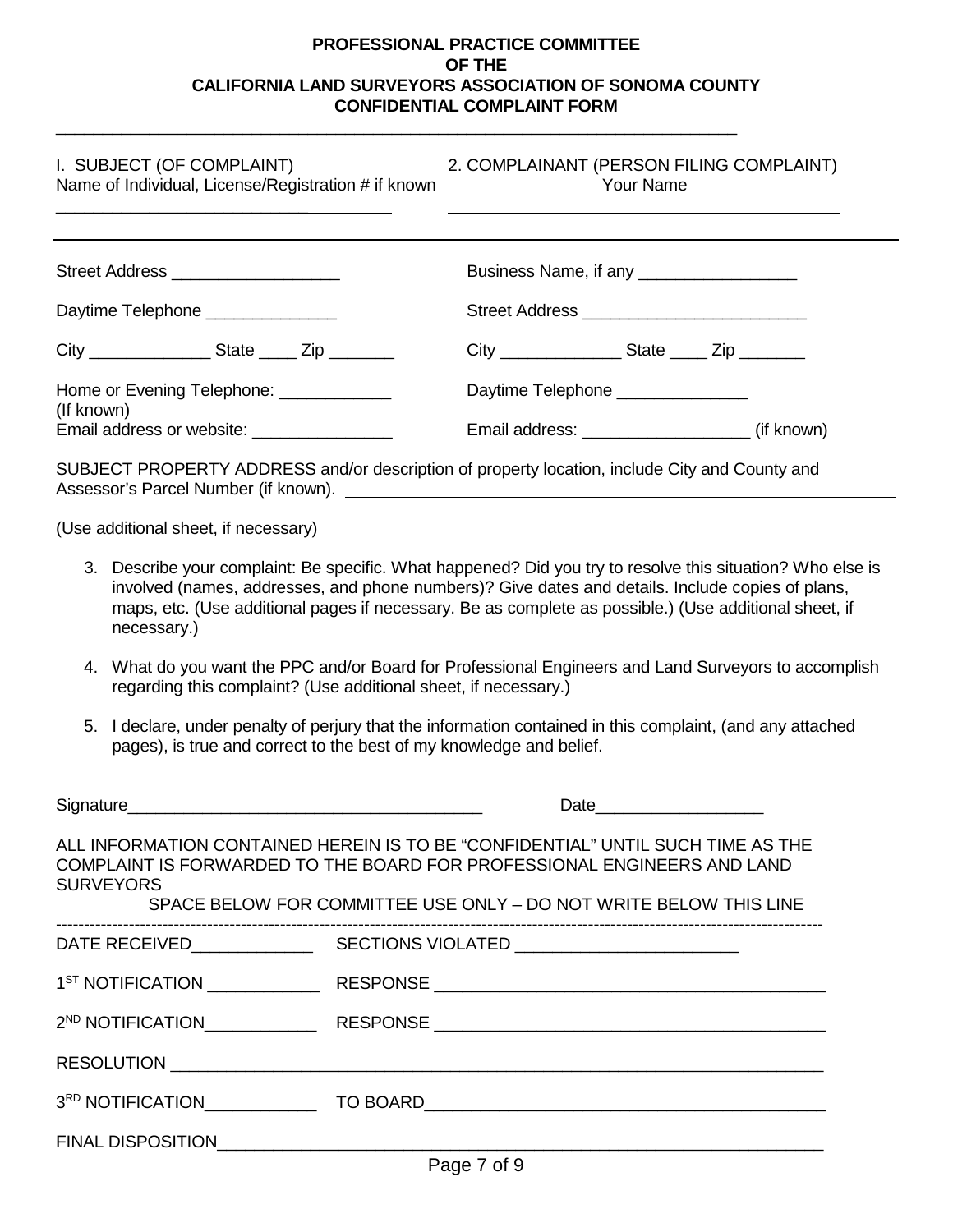#### **APPENDIX A**

**Date** Addressee Address Address

Dear Sir/Madam:

The attention of the Professional Practices Committee of the Sonoma County Chapter of the California Land Surveyors Association has been directed to the following items.

□ Monumentation with no record or filing (§8762.d Land Surveyors Act)<br>□ Setting untagged monumentation (§8772)

- **□** Setting untagged monumentation (§8772)<br>□ Monuments not set according to recorded
- Monuments not set according to recorded map or filing (§8771)
- **Monument destruction without replacement or reconstruction, including documentation (§8771)**
- $\Box$  Surveying related activities by an unlicensed individual (§8725) as described in Item No. 1<br>
Other

 $\_$  , and the set of the set of the set of the set of the set of the set of the set of the set of the set of the set of the set of the set of the set of the set of the set of the set of the set of the set of the set of th  $\_$  , and the set of the set of the set of the set of the set of the set of the set of the set of the set of the set of the set of the set of the set of the set of the set of the set of the set of the set of the set of th  $\_$  , and the set of the set of the set of the set of the set of the set of the set of the set of the set of the set of the set of the set of the set of the set of the set of the set of the set of the set of the set of th  $\_$  , and the set of the set of the set of the set of the set of the set of the set of the set of the set of the set of the set of the set of the set of the set of the set of the set of the set of the set of the set of th  $\_$  , and the set of the set of the set of the set of the set of the set of the set of the set of the set of the set of the set of the set of the set of the set of the set of the set of the set of the set of the set of th  $\_$  , and the set of the set of the set of the set of the set of the set of the set of the set of the set of the set of the set of the set of the set of the set of the set of the set of the set of the set of the set of th \_\_\_\_\_\_\_\_\_\_\_\_\_\_\_\_\_\_\_\_\_\_\_\_\_\_\_\_\_\_\_\_\_\_\_\_\_\_\_\_\_\_\_\_\_\_\_\_\_\_\_\_\_\_\_\_\_\_\_\_\_\_\_\_\_\_\_\_\_\_\_\_ \_\_\_\_\_\_\_\_\_\_\_\_\_\_\_\_\_\_\_\_\_\_\_\_\_\_\_\_\_\_\_\_\_\_\_\_\_\_\_\_\_\_\_\_\_\_\_\_\_\_\_\_\_\_\_\_\_\_\_\_\_\_\_\_\_\_\_\_\_\_\_\_ \_\_\_\_\_\_\_\_\_\_\_\_\_\_\_\_\_\_\_\_\_\_\_\_\_\_\_\_\_\_\_\_\_\_\_\_\_\_\_\_\_\_\_\_\_\_\_\_\_\_\_\_\_\_\_\_\_\_\_\_\_\_\_\_\_\_\_\_\_\_\_\_ \_\_\_\_\_\_\_\_\_\_\_\_\_\_\_\_\_\_\_\_\_\_\_\_\_\_\_\_\_\_\_\_\_\_\_\_\_\_\_\_\_\_\_\_\_\_\_\_\_\_\_\_\_\_\_\_\_\_\_\_\_\_\_\_\_\_\_\_\_\_\_\_

**Other** 

In relation to the following:

- $\Box$  APN(s) PARCEL DESCRIPTION(s)
- □ Document<br>□ Other
- **Other**

Item No. 1

Our inquiries suggest a possible violation of the Land Surveyor's Act. The Committee believes that full compliance with the Act is in the best interest of the public and profession, and is available for assistance if desired.

Please respond in writing to this Committee at the letterhead address within 30 days from receipt of this letter so that the matter(s) can be resolved.

Your cooperation is greatly appreciated.

Respectfully, (Chairperson)

Chairperson, Professional Practices Committee Sonoma County Chapter XC: Committee members, file

## **APPENDIX B**